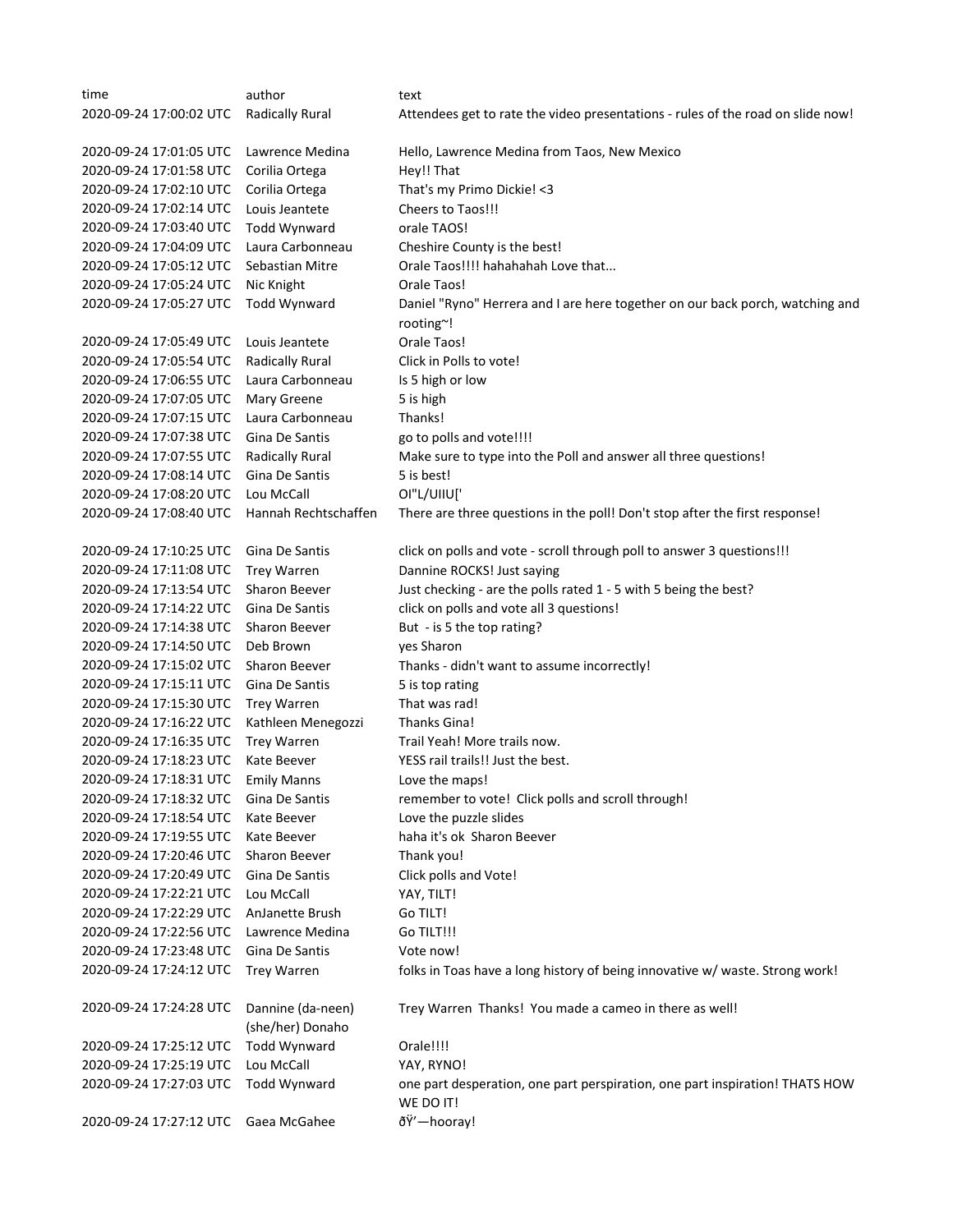| 2020-09-24 17:27:23 UTC | Corilia Ortega      | Que Viva Questa <3                                                                                                                         |
|-------------------------|---------------------|--------------------------------------------------------------------------------------------------------------------------------------------|
| 2020-09-24 17:27:24 UTC | Cheryl Morse        | fantastic!                                                                                                                                 |
| 2020-09-24 17:27:26 UTC | <b>Trey Warren</b>  | Even added a truth window! cool.                                                                                                           |
| 2020-09-24 17:27:43 UTC | Deb Brown           | Does that work in cold weather too?                                                                                                        |
| 2020-09-24 17:28:07 UTC | Lea Ann Seiler      | Love it! Is there a way to figure out what the R factor would be for colder<br>climates?                                                   |
| 2020-09-24 17:28:30 UTC | Gaea McGahee        | Todd Wynward R 18-R 30 walls, yes Todd?                                                                                                    |
| 2020-09-24 17:28:34 UTC | AnJanette Brush     | Rocky Mountain Youth Corps - making a real difference!!!                                                                                   |
| 2020-09-24 17:28:44 UTC | Corilia Ortega      | MADELYN <3 <3 Taos Pueblo Pride!!                                                                                                          |
| 2020-09-24 17:28:57 UTC | Todd Wynward        | go RMYC! great video!                                                                                                                      |
| 2020-09-24 17:29:19 UTC | Gina De Santis      | click on Polls if you miss one let us know!                                                                                                |
| 2020-09-24 17:29:47 UTC | <b>Trey Warren</b>  | Wish I was still a youth.                                                                                                                  |
| 2020-09-24 17:29:50 UTC | Lawrence Medina     | Awesome!! Rocky Mountain Youth Corps!!                                                                                                     |
| 2020-09-24 17:29:51 UTC | <b>Nellie Stagg</b> | Rocky Mountain Youth Corps does excellent work across Colorado! A great way<br>to build the next generation of our conservation workforce. |
| 2020-09-24 17:29:58 UTC | Lou McCall          | I LOVE HAVING RMYC IN OUR COMMUNITY, QUESTA, NEW MEXICO!                                                                                   |
| 2020-09-24 17:35:14 UTC | Erin Farris-Olsen   | hoping a list of these will be posted with links to more info?                                                                             |
| 2020-09-24 17:36:54 UTC | <b>Todd Wynward</b> | go mobile matanza!!! may it flourish !!                                                                                                    |
| 2020-09-24 17:37:10 UTC | AnJanette Brush     | Yeah mobile matanza & TCEDC!!!                                                                                                             |
| 2020-09-24 17:37:20 UTC | Lawrence Medina     | Go Mobile Matanza!!!! Aqui en Taos!!!                                                                                                      |
| 2020-09-24 17:38:11 UTC | <b>Ben Thomas</b>   | Such an asset for our community.                                                                                                           |
| 2020-09-24 17:38:36 UTC | Cheryl Morse        | so great- we need one in Vermont!                                                                                                          |
| 2020-09-24 17:38:45 UTC | Emily lacobucci     | Interested to hear how this complies with USDA slaughter requirements!                                                                     |
| 2020-09-24 17:38:54 UTC | <b>Trey Warren</b>  | What a great idea!                                                                                                                         |
| 2020-09-24 17:39:07 UTC | Corilia Ortega      | BIG BAD BOY!!! < 3                                                                                                                         |
| 2020-09-24 17:39:10 UTC | Gina De Santis      | remember to take the poll!                                                                                                                 |
| 2020-09-24 17:39:28 UTC | Louis Jeantete      | Que viva Taos!                                                                                                                             |
| 2020-09-24 17:39:31 UTC | Todd Wynward        | orale!!                                                                                                                                    |
| 2020-09-24 17:42:29 UTC | Todd Wynward        | cooooolll site TREY!!                                                                                                                      |
| 2020-09-24 17:43:04 UTC | <b>Trey Warren</b>  | My video gets all 1's lol!                                                                                                                 |
| 2020-09-24 17:43:22 UTC | Nick Hunkerstorm    | Lander Live rules!                                                                                                                         |
| 2020-09-24 17:43:40 UTC | Gina De Santis      | Yes it's voting in real time!                                                                                                              |
| 2020-09-24 17:44:07 UTC | Lou McCall          | dang, I wanted to vote for my home boyz!                                                                                                   |
| 2020-09-24 17:45:50 UTC | <b>Trey Warren</b>  | Our tennis courts don't see much use either. Probably would get built today.                                                               |
|                         |                     | Great reuse w/ pickle ball.                                                                                                                |
| 2020-09-24 17:45:55 UTC | Deb Brown           | good Carl                                                                                                                                  |
| 2020-09-24 17:46:50 UTC | <b>Trey Warren</b>  | *wouldn't get built.                                                                                                                       |
| 2020-09-24 17:47:00 UTC | Gina De Santis      | 5 is best                                                                                                                                  |
| 2020-09-24 17:47:05 UTC | Gina De Santis      | 1 is low                                                                                                                                   |
| 2020-09-24 17:52:15 UTC | <b>Becky McCray</b> | That was a fun video!                                                                                                                      |
| 2020-09-24 17:53:00 UTC | Cheryl Morse        | These were inspirational, thank you!                                                                                                       |
| 2020-09-24 17:53:44 UTC | <b>Trey Warren</b>  | Did Wabi Sabi say what percentage the giving was of the overall revenue?                                                                   |
| 2020-09-24 17:53:56 UTC | Jake Caldwell       | Thanks so much to everyone that submitted a video, that was awesome, Taos in<br>the house!                                                 |
| 2020-09-24 17:54:15 UTC | Nic Knight          | ðΫ'∙                                                                                                                                       |
| 2020-09-24 17:54:20 UTC | Krista Burdick      | Thanks everyone! This was fun to watch and vote!                                                                                           |
| 2020-09-24 17:54:28 UTC | Gaea McGahee        | Very coooool                                                                                                                               |
| 2020-09-24 17:54:38 UTC | Claire Cote         | Very cool ideas! Inspired over here!                                                                                                       |
| 2020-09-24 17:54:51 UTC | Todd Wynward        | thanks all!!!                                                                                                                              |
| 2020-09-24 19:33:33 UTC | Rachel Shapard      | Can someone tell me which group that was on the LOR Idea Slam toward the                                                                   |
|                         |                     | end had the collection jars? I got pulled away and heard a small piece of that,                                                            |
|                         |                     | but would love to look them up and learn more.                                                                                             |